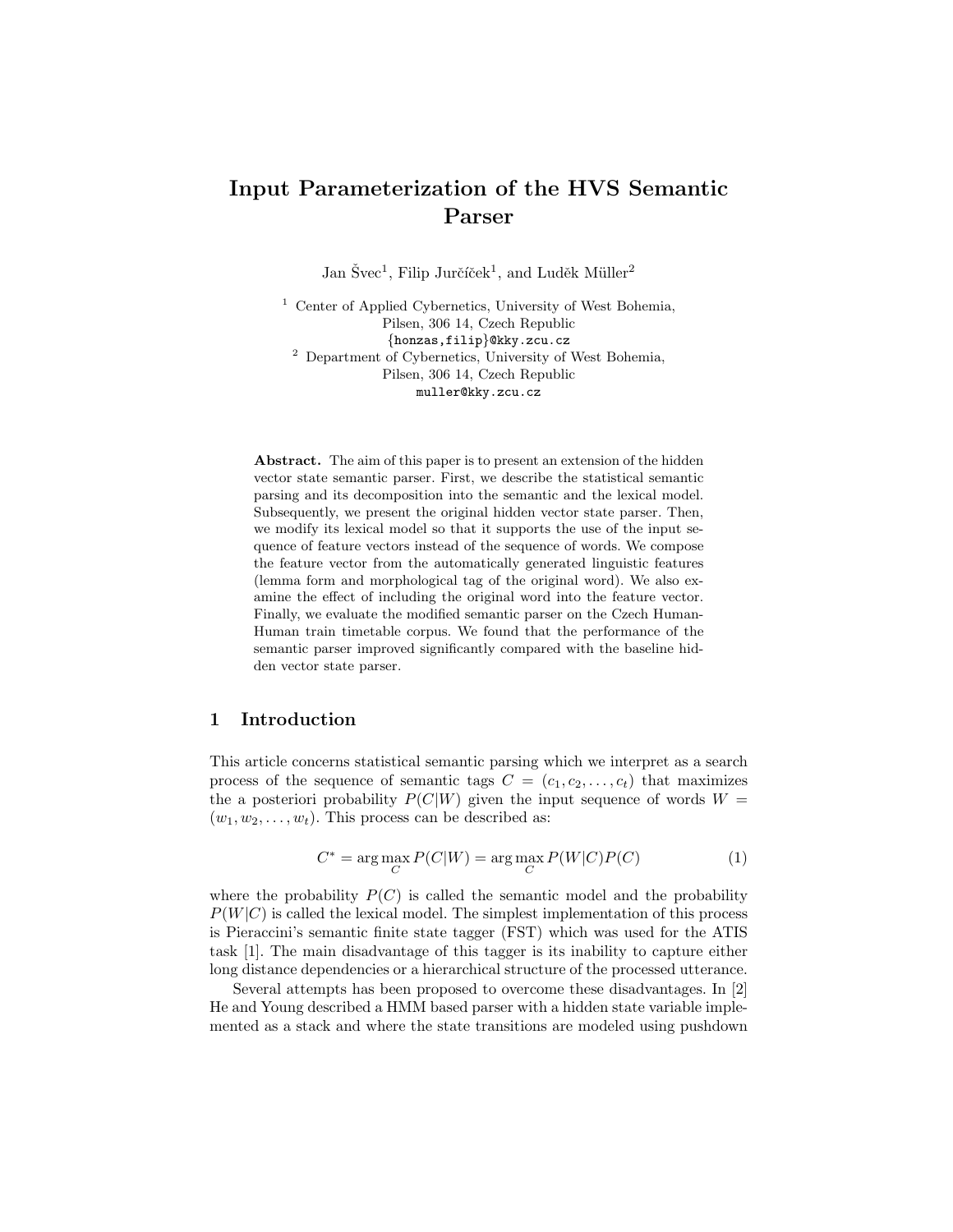operations on this stack. The stack (called also vector state) stores the information about the hierarchical structure of a processed sequence of words. They called their parser the hidden vector state (HVS) parser [2].

The HVS parser is able to decode the hierarchical structure of the input sequence because it approximates the pushdown automaton. To estimate the parser parameters one needs a training data set provided with a structured semantic annotation. This structured semantic annotation forms a semantic tree. The nodes of the semantic tree are labeled with semantic concepts, which are considered to be basic units of particular meaning. The annotation must define an ordering relation between the nodes of the semantic tree. The order of nodes must correspond to the order of words in the underlying sentence. As a result, any semantic tree can be expressed as a sequence of vectors containing semantic concepts.

To alleviate the annotation stage the training data could be only weakly annotated by so-called abstract semantic trees. The abstract semantic tree does not provide the explicit word alignment between the nodes of the tree and the words of the sentence. Due to this merit the abstract annotation represents a robust annotation scheme to the intent to obtain a high inter-annotator agreement. We write the abstract semantic tree in the parenthesized form, which express both the parent/child relationships and the ordering of nodes in the semantic tree. For example, the sentence *Jede nějaký spěšný vlak do Prahy kolem* čtvrté odpoledne?<sup>3</sup> could be annotated with the semantic tree showed in Fig. 1. The corresponding abstract semantic tree is DEPARTURE( TO( STATION ), TIME ). Both the semantic and the abstract semantic trees can be converted into a sequence of vectors as it is shown at the bottom of the figure.



Fig. 1. An example of a full semantic parse tree with the corresponding stack sequence.

Later in this paper, we present an extension of the original HVS parser which we call the *input parameterization of the HVS parser*. The input of the original  $HVS$  parser is a pure sequence of words  $W$ . However, if the parser has some

 $3$  Lit. translation: *Does any express train go to Prague around four p.m.?*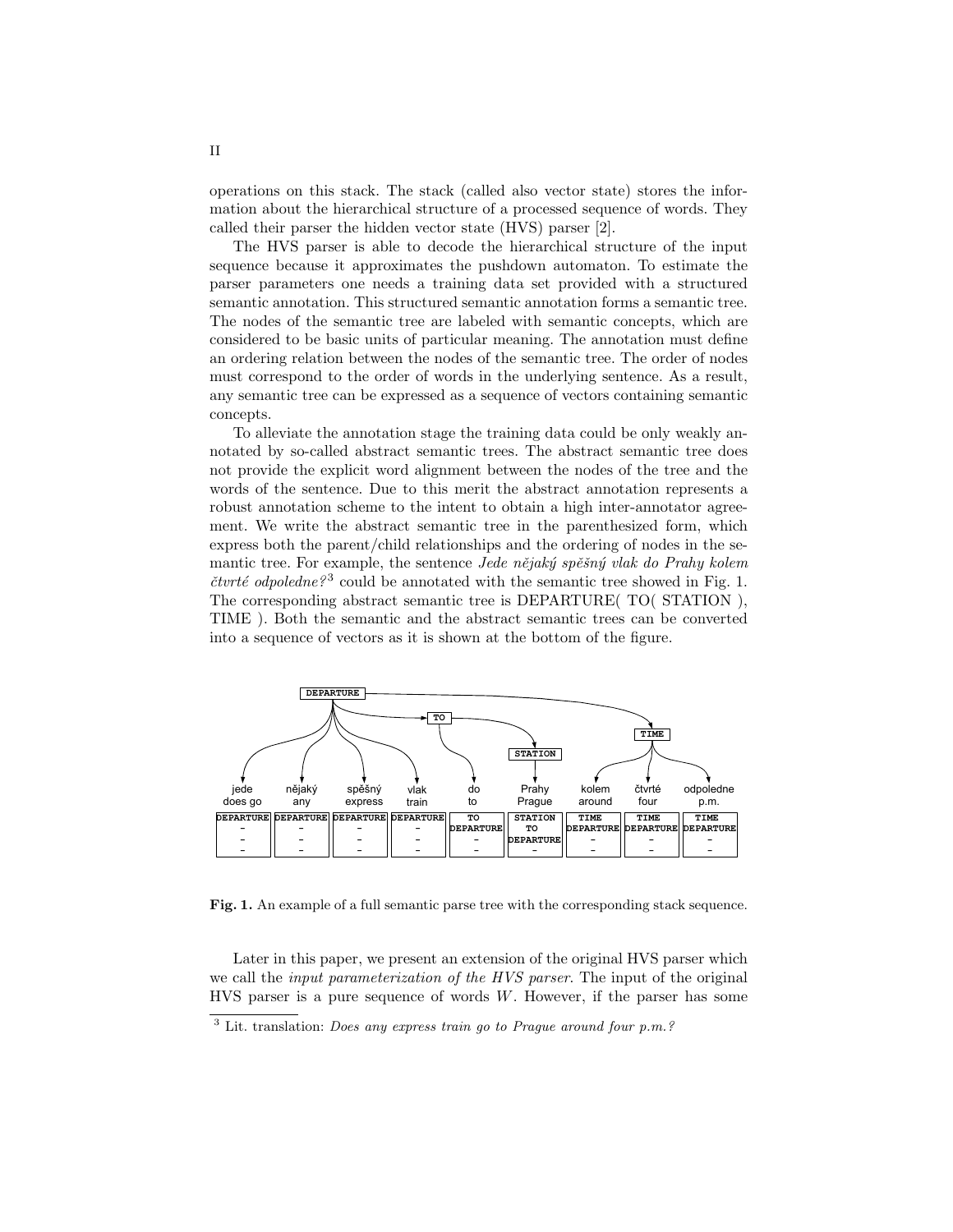additional information, it can take advantage of it and use a sequence of feature vectors  $S = (s_1, s_2, \ldots, s_T)$  where for every input word  $w_t$  one feature vector  $s_t = (s_t[1], \ldots, s_t[N])$  is computed. For example, the feature vector can be composed of some prosodic and linguistic features computed for the word  $w_t$ . In our experiments, we used the combination of the input word, its lemma, and morphological tag generated by an automatic morphology analyzer.

This article is organized in the following manner: in Section 2 we shortly describe the original HVS parser. In Section 3 we propose a novel method for the input parameterization of the HVS parser. Section 4 provides experimental results and finally, Section 5 concludes this paper.

# 2 The HVS parser

The HVS parser is an approximation of a pushdown automaton. This is mainly due to the limited stack depth and a reduced set of allowed stack operations. In other words, the HVS parser is the generalization of the finite state tagger. The HVS parser has a larger state space in comparison with Pieraccini's parser and state transitions are modeled using pushdown operations. The HVS parser is able to better capture the hierarchical structure typical of natural language.

The original HVS parser proposed by He and Young uses two stack operations: popping zero to four concepts off the stack and pushing exactly one new concept onto the stack. These operations are implemented in the semantic model which is given by:

$$
P(C) = \prod_{t=1}^{T} P(pop_t | c_{t-1}) P(c_t[1 | c_t[2], c_t[3], c_t[4])
$$
\n(2)

where the hidden variable  $pop_t$  is the stack shift operation and takes values in the range  $0, \ldots, 4$  and the hidden variable  $c_t = (c_t[1], \ldots, c_t[4])$  is the vector state (the stack) of the HVS model. The depth of the stack is chosen to be the maximal depth of semantic trees found in the training data. We observed that the stack of at most four concepts is quite sufficient in all experiments described in Section 4. The concept  $c_t[1]$  is the preterminal concept of the word  $w_t$  and the concept  $c_t[4]$  is the root of semantic tree. The value of  $pop_t$  represents the count of concepts to be popped off the stack at time t. The value  $pop_t = 0$  means that no concept is popped off the stack so the stack  $c_t$  grows by one new concept  $c_t$ [1]. Values greater than zero lead to popping  $pop_t$  concepts off the stack and to pushing one new concept  $c_t[1]$  onto the stack.

The lexical model imposes an additional constraint on the stack sequence by allowing only such stack sequences that correspond to the input word sequence. The original HVS parser can process one word  $w_t$  at time t. The lexical model is given by:

$$
P(W|C) = \prod_{t=1}^{T} P(w_t|c_t[1,... 4])
$$
\n(3)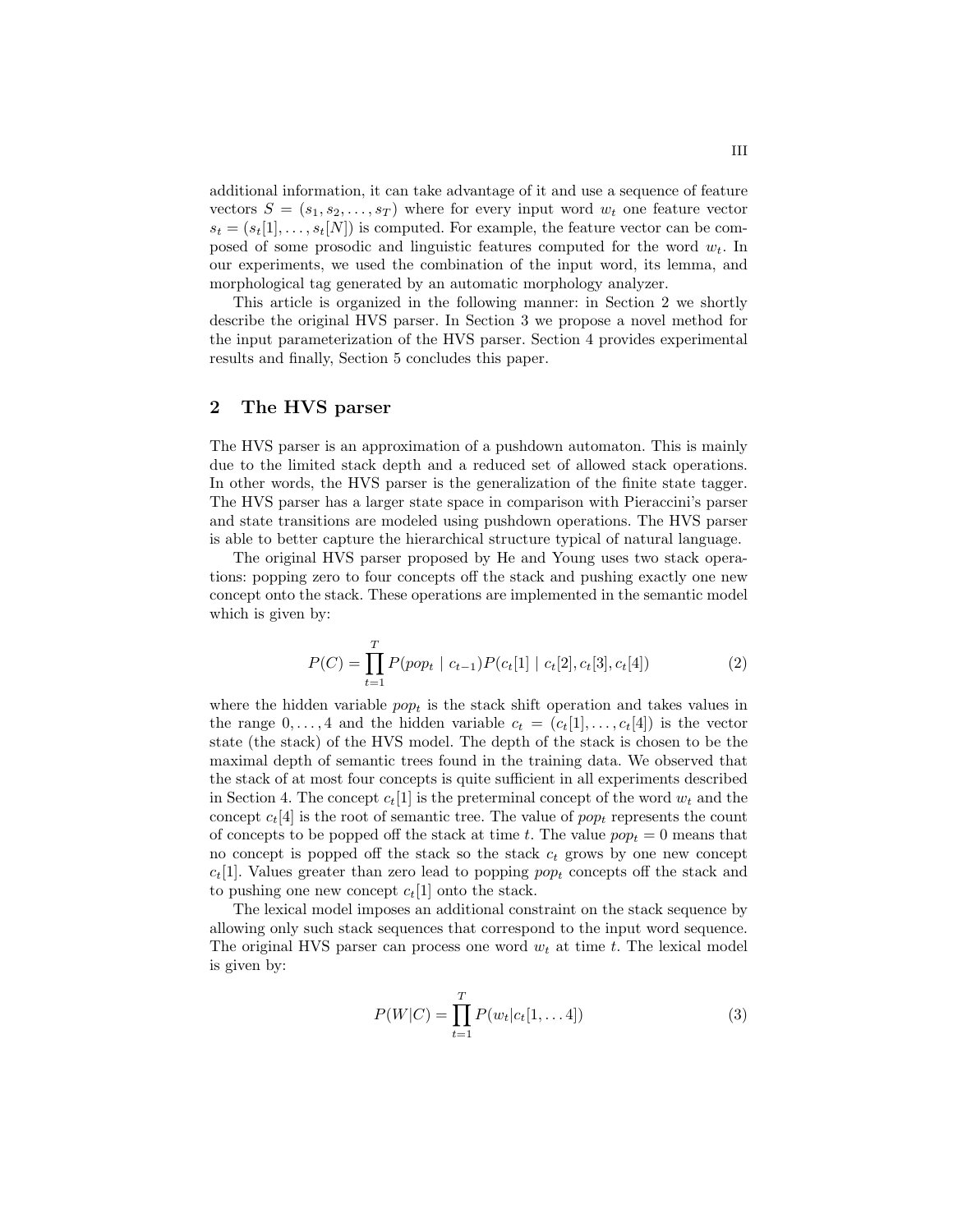Starting with the definition of the HVS parser, we extend the lexical model so that it accepts a sequence of feature vectors (parameterized input) on its input.

## 3 Input parameterization

The input parameterization extends the HVS parser into a more general HVS parser with the input feature vector (HVS-IFV parser). This parser works on a sequence of feature vectors  $S = (s_1, \ldots, s_T)$  instead of a sequence of words W. The feature vector is defined as  $s_t = (s_t[1], s_t[2], \ldots, s_t[N])$ . To every word  $w_t$ , we assign the fixed number  $N$  of features. If we use the feature vector  $s_t$  instead of the word  $w_t$  in Eq. 3, the lexical model changes as follows:

$$
P(S|C) = \prod_{t=1}^{T} P(s_t | c_t)
$$
  
= 
$$
\prod_{t=1}^{T} P(s_t[1], s_t[2], \dots s_t[N] | c_t)
$$
 (4)

Using the chain rule, we can rewrite this equation into the form:

$$
P(S|C) = \prod_{t=1}^{T} \prod_{i=1}^{N} P(s_t[i] \mid s_t[1, \dots i-1], c_t)
$$
 (5)

To minimize the data sparsity problem, we used the conditional independence assumption between the features  $s_t[i]$  and  $s_t[j]$ ,  $i \neq j$  given the concept  $c_t$ . This kind of assumption is also used for example in the naive Bayes classifier to avoid the curse of dimensionality problem. The lexical model of the HVS-IFV parser is then given by:

$$
P(S|C) = \prod_{t=1}^{T} \prod_{i=1}^{N} P(s_t[i] | c_t)
$$
\n(6)

Because the conditional independence assumption is hardly expected to be always true, we need to modify the search process defined in Section 1. Let's assume that for example we have the sequence of the feature vectors  $S = (s_t[1], s_t[2])_{t=1}^T$ where  $s_t[1]$  is equal to  $s_t[2]$  for every t. The search process is given by:

$$
C^* = \arg \max_{C} \prod_{t=1}^T \left[ \prod_{i=1}^2 P(s_t[i] \mid c_t) \right] P(pop_t \mid c_{t-1}) P(c_t[1] \mid c_t[2], c_t[3], c_t[4])
$$

$$
= \arg \max_{C} \prod_{t=1}^T \left[ P(s_t[1] \mid c_t) \right]^2 P(pop_t \mid c_{t-1}) P(c_t[1] \mid c_t[2], c_t[3], c_t[4])
$$

As we can see, the lexical model probability  $P(S|C)$  is exponentially scaled with the factor 2 and it causes imbalance between the lexical and the semantic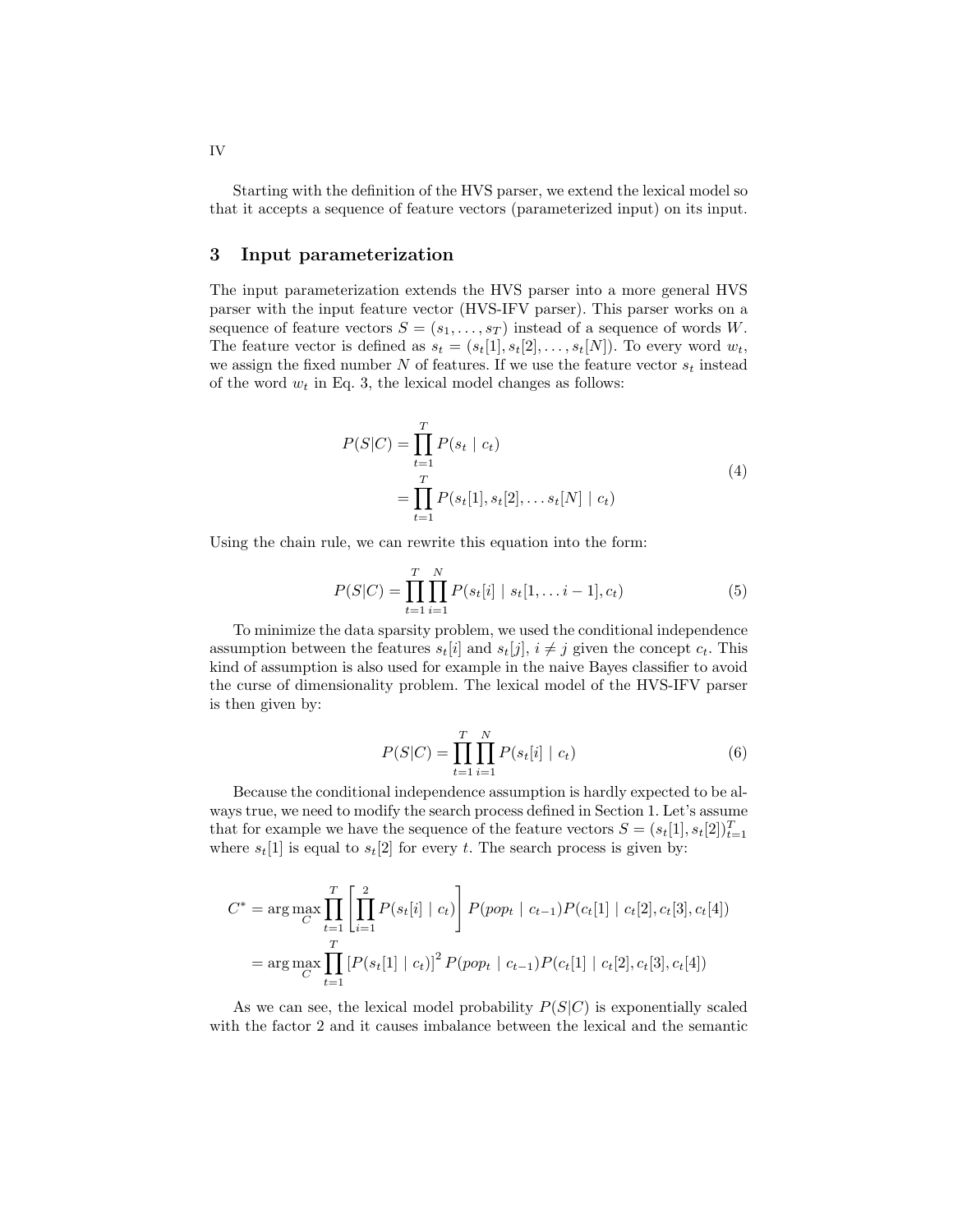model depending on the dimension  $N$  of the feature vector. Therefore, we use the scaling factor  $\lambda$  to compensate the imbalance caused by the use of feature vectors:

$$
C^* = \arg\max_C P(S|C)P^{\lambda}(C)
$$
\n(7)

The HVS-IFV parser is defined by equations 2, 6, and 7. To find the optimal value of  $\lambda$ , we use a grid search over the finite set of values to maximize the concept accuracy measure defined in Section 4.2. The grid search is performed on the development data.

## 4 Experiments

The semantic parsers evaluated in this article were trained and tested on the Czech human-human train timetable (HHTT) dialogue corpus [3]. The HHTT corpus consists of 1,109 dialogues completely annotated with the abstract semantic annotations. Both operators and users have been annotated. The corpus comprises 17,900 utterances in total. The vocabulary size of the whole corpus is 2,872 words. There are 35 semantic concepts in the HHTT corpus. The dialogues were divided into training data (798 dialogues - 12,972 dialogue acts, 72%), development data (88 dialogues - 1,418 dialogue acts, 8%), and test data (223 dialogues - 3,510 dialogue acts, 20%). The development data were used for finding the optimal value of the semantic model scaling factor.

The training of the HVS parser is divided into three parts: 1) initialization of the semantic and lexical models, 2) estimation of parameters of the semantic and lexical models, 3) smoothing the probabilities of the semantic and lexical models. All probabilities are initialized uniformly. To estimate the parameters of the semantic and the lexical model, it is necessary to use the expectationmaximization (EM) algorithm because abstract semantic annotations does not provide fully annotated parse trees. There are no explicit word level annotations. After training the parameters we smooth all three probabilities using the back-off model.

We evaluated our experiments using two measures: semantic accuracy  $(SAcc)$ and concept accuracy  $(CAcc)$ . We could not use the PARSEVAL measures [4] because they rely on availability of full parse trees of the test data. As we already mentioned above, the HHTT corpus has no explicit word level annotation.

### 4.1 Semantics accuracy

Two semantic annotations are considered equal only if they exactly match each other. Exact match is very tough standard because under the exact match the difference between semantics ARRIVAL( TIME, FROM( STATION ) ) and AR-RIVAL( TIME, TO( STATION ) ) is equal to the difference between semantics ARRIVAL(TIME, FROM(STATION)) and DEPARTURE(TRAIN\_TYPE). The semantic accuracy of a hypothesis is defined as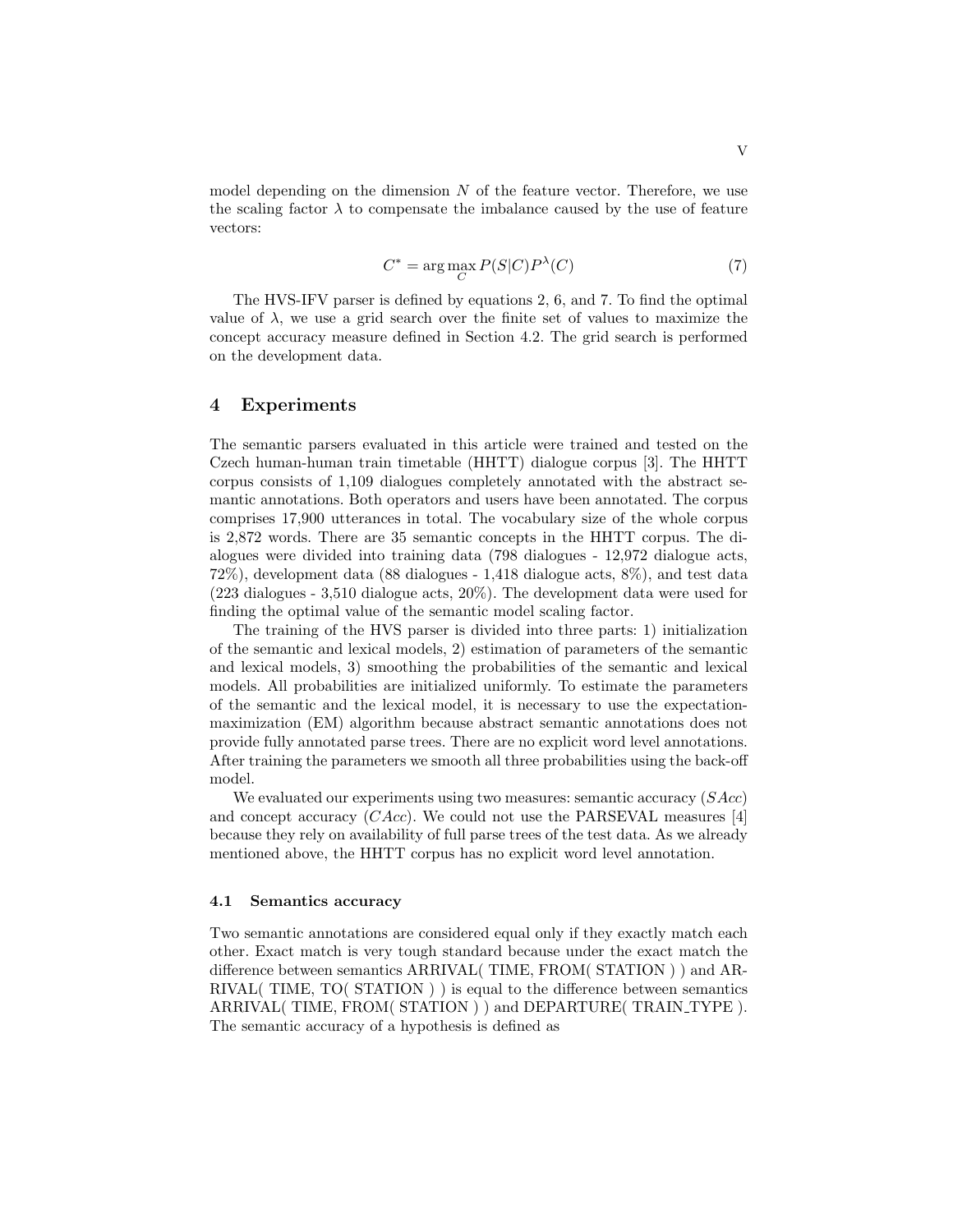$$
SAcc = \frac{E}{N} \cdot 100\% \tag{8}
$$

where  $N$  is the number of evaluated semantic annotations and  $E$  is the number of hypothesis semantic annotations which exactly match the reference.

## 4.2 Concept accuracy

Similarity scores between the reference and the hypothesis semantics can be computed also by the tree edit distance algorithm [5]. The tree edit distance measures the similarity between two trees by comparing subtrees of both the reference and the hypothesis annotations.

The tree edit distance algorithm computes the minimum number of substitutions, deletions, and insertions required to transform one tree into another one and uses the dynamic programing. The operations act on the tree nodes and modify the tree by changing the parent/child relationships of the tree. The tree edit distance is convenient for measuring similarity between two abstract semantic annotations because it does not rely on the alignment of the annotation and the underlying word sequence. We define the concept accuracy as

$$
CAcc = \frac{N - S - D - I}{N} \cdot 100\% \tag{9}
$$

where  $N$  is the number of concepts in the reference semantic annotation and  $S$ , D, and I are the numbers of substitutions, deletions, and insertions, respectively, in the minimum-cost alignment of the reference and the hypothesis semantic annotation.

### 4.3 Morphological analysis

Every utterance of the HHTT training corpus was automatically processed using the morphological analyser and the tagger from Prague Dependency Treebank (PDT) [6]. The morphological analysis for every input word generated a lemma and a morphological tag which were then used as features in the parameterized input of the HVS parser. The morphological tag is represented as a string of several symbols, each for one morphological category: part-of-speech, detailed part-of-speech, gender, number, case, possessor's gender, possessor's number, person, tense, degree of comparison, negation, and voice. We have also done some experiments with reduced morphological tags (we removed some morphological categories from the morphological tag) but these experiments bring no improvement in concept accuracy. Because Czech has very rich inflection, the lemmatization of input sentence reduced the vocabulary. The vocabulary size for every input feature is shown in Table 1.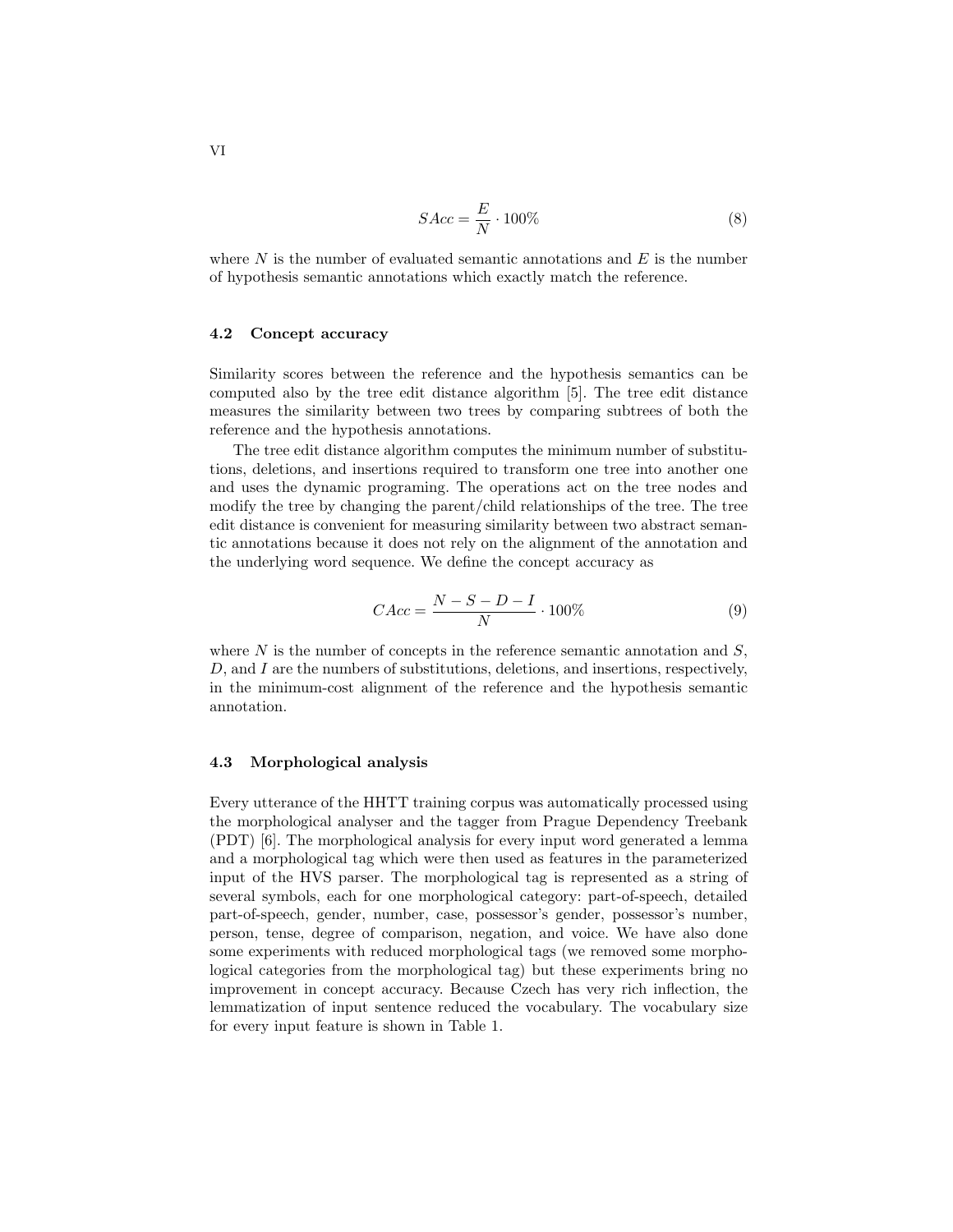## 4.4 Results

Table 1 shows the performance of the original HVS parser described in Section 2 with words, lemmas, and morphological tags on its input. The original HVS parser with words on its input was chosen as the baseline. To measure the statistical significance, we used the paired t-test (NIST MAPSSWE test) and the difference was taken as significant if  $p$ -value of this test was  $\lt$  0.01.

We combined these features and passed their combination to the input of HVS-IFV parser described in Section 3. The performance on the development data set is shown in Table 2. We can see, that the HVS-IFV parser whose feature vector contains besides words also their lemmas yields better performance. Table 3 reports the performance comparison of the original HVS parser and the best HVS-IFV parser evaluated both on the development and the test data sets.

Table 1. The performance and the vocabulary size of the HVS parser with different inputs evaluated on the development data.

| $Input\ feature$ $ Vocab. \ size   CAC SAcc  p-value $ |     |                         |                             |
|--------------------------------------------------------|-----|-------------------------|-----------------------------|
| words (baseline)                                       | 696 | $\parallel$ 67.0   52.8 |                             |
| lemmas                                                 | 551 |                         | $\ $ 68.3   53.4   $< 0.01$ |
| morph. tags                                            | 225 |                         | 42.2 30.5  < 0.01           |

Table 2. The performance of the HVS-IFV parser with different inputs evaluated on the development data.

| <i>Input features</i>                          |  | $ SAcc CAcc p-value $             |
|------------------------------------------------|--|-----------------------------------|
| words, m. tags                                 |  | 69.3   55.3   < 0.01              |
| lemmas, m. tags                                |  | $70.3 \mid 56.2 \mid < 0.01 \mid$ |
| words, lemmas                                  |  | $73.1 \mid 58.2 \mid < 0.01 \mid$ |
| words, lemmas, m. tags  72.2   58.1 $ < 0.01 $ |  |                                   |

Table 3. The performance of the baseline HVS and developed HVS-IFV parsers. The parsers were evaluated on the test and the development data.

|                                                                           | Test data       |  |  | Development data |  |                                       |
|---------------------------------------------------------------------------|-----------------|--|--|------------------|--|---------------------------------------|
| Parser Type                                                               |                 |  |  |                  |  | $ CAC SAcc p-value CAC SAcc p-value $ |
| HVS (baseline)                                                            | $64.9$   $50.4$ |  |  | $67.0$   52.8    |  |                                       |
| $ HVS-IFV $ (words, lemmas) 69.4   57.0 $ < 0.01$   73.1   58.2 $ < 0.01$ |                 |  |  |                  |  |                                       |